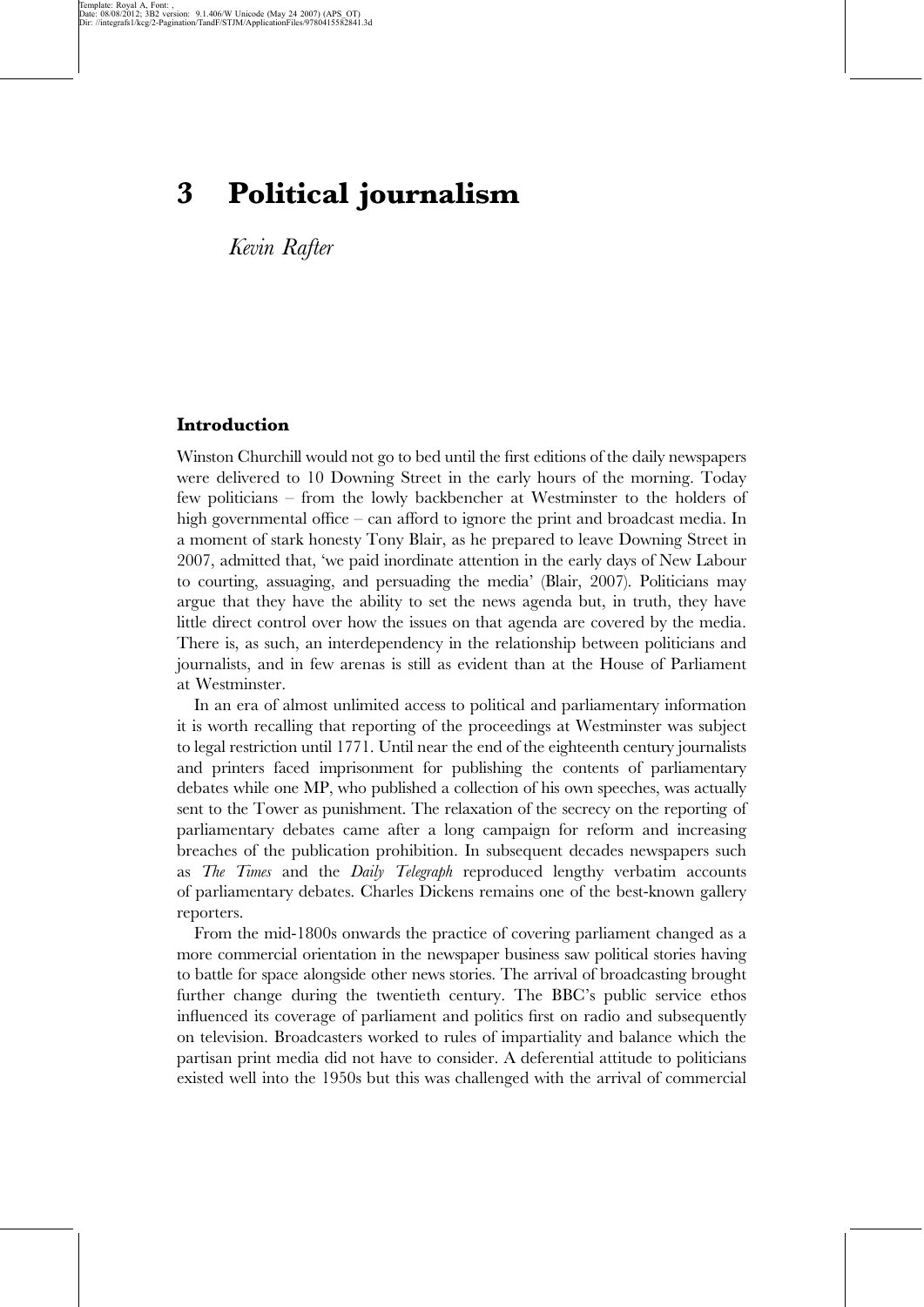television. Radio broadcasts of political leaders were a feature of the airwaves from the 1920s but the television cameras were only allowed into the Houses of Parliament for the first time in 1988. In more recent years, alongside the televising of proceedings, the role of Internet has had a significant impact of how journalists cover the workings of parliament and political life.

In the corridors of power MPs and political correspondents continue to rub shoulder to shoulder but as is discussed in this chapter their interactions in the Lobby and at private briefing sessions increasingly have to adapt to the wider changes in the contemporary media world. Section one of this chapter provides background to the Westminster lobby system and the briefing systems between government and a select group of political journalists. Section two discusses the role of the Prime Minister's Official Spokesman and the changing nature of this position in contemporary political life. Section three outlines the challenges faced by those who work at Westminster and the dangers inherent in close working relationships.

#### The Lobby and the briefing system

The Parliamentary Press Gallery represents the interests of journalists working in the Houses of Parliament. Membership is restricted to journalists who are formally accredited to work at Westminster as representatives of their specific media outlet. As the number of media organisations covering politics has expanded so too has membership of the Parliament Press Gallery. Today over 300 journalists are accredited to work at Westminster. Within the wider Press Gallery a subsidiary group known as the Lobby represents political correspondents. The Lobby operates as an independent body and has its own committee and rules. It is named after the physical area within the Houses of Parliament where journalists and politicians conduct off-the-record briefings. This system has been in place since the end of the nineteenth century when following an attack on the Houses of Parliament access to the corridors of power was restricted. The Sergent at Arms at Westminster continues to keep the list of accredited journalists who are issued with coveted identification passes – marked with the letter  $L'$  in the case of Lobby reporters – which provide access to the parliamentary complex.

This formalised communications system has survived for well over a century although membership of the Lobby has expanded in more recent times while some of its secrecy rules have been lessened. Technology has impacted on the use of the lobby area as mobile phones and email mean it to now possible for journalists to work successfully with far less direct face-to-face contact with their political sources. As one Labour MP explained:

When I first came here [...] it would be rare for that lobby not to include some journalists, and sometimes it could be as many as ten or a dozen or twenty. Now, the only people you see in the lobby are the fellas in the fancy breeches after the place  $\lceil \dots \rceil$  I think it's the advent of 24 hour news.

(See Davis, 2010: 136)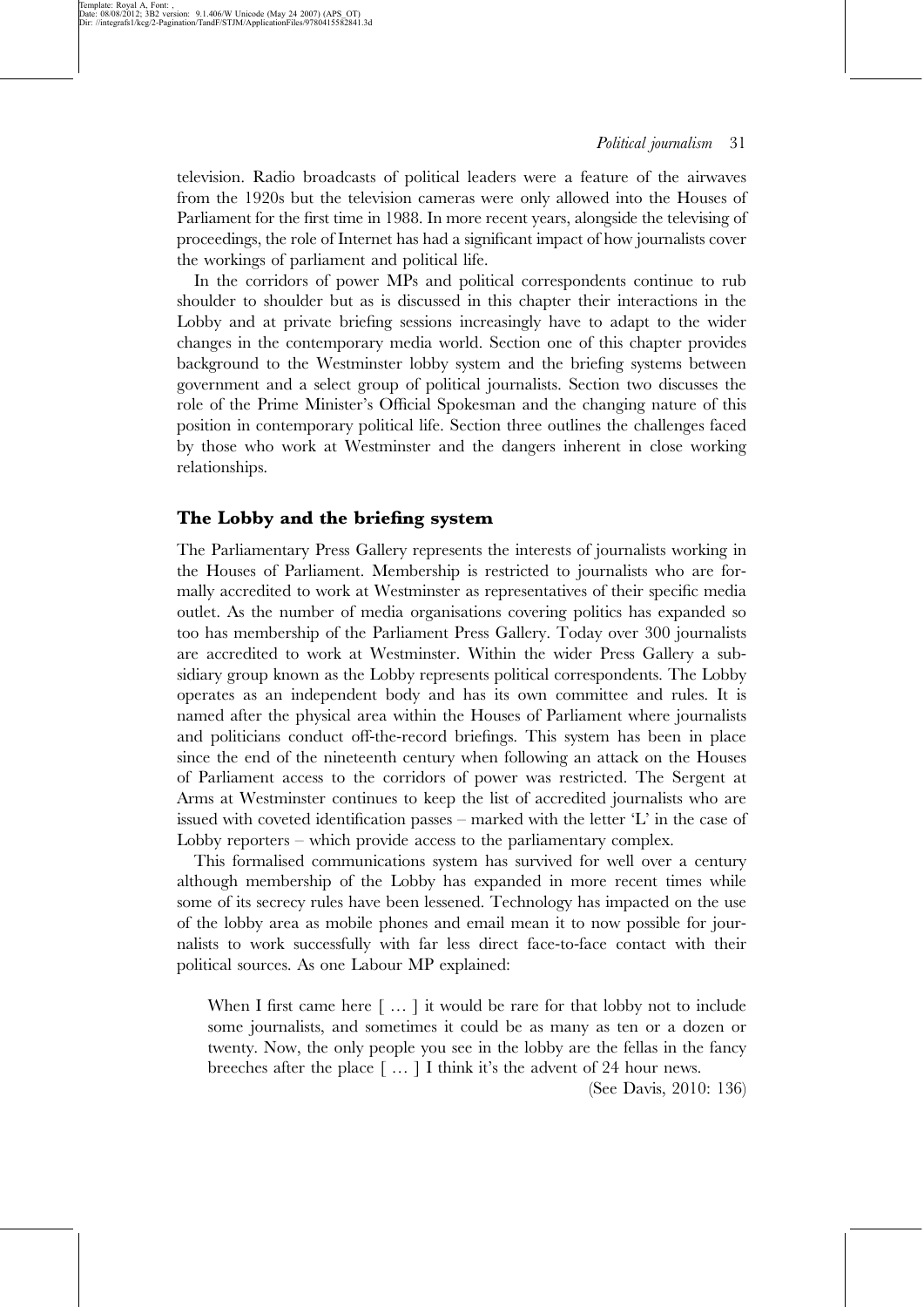The modern public relations apparatus emerged in the twentieth century and was first in evidence with the establishment of a press office in the Foreign Office in 1919 (Curran, 2002: 36). Over subsequent decades – but particularly in the 1980s and 1990s – the governmental publicity machine and news management systems expanded significantly, in part, to deal with an expansion of news outlets and the transformation in the nature of news delivery. When Margaret Thatcher came to power in 1979 the government was only really concerned with about a dozen newspapers and a handful of key radio and television programmes. Over the following decade the media sector expanded dramatically – Channel 4 first broadcast in November 1982, Sky News launched in 1989. These new outlets were matched by an increased number of programmes across all channels including, for example, Newsnight, which first broadcast in January 1982. Not only was there now more media for political stories but also technological developments in the communications sector meant news delivery became faster and more immediate which in turn placed greater demands on politicians to respond to events.

The exclusive nature of Lobby reporting was emphasised by the right of its members to attend daily private briefing given by government representatives. Throughout the last century the core of the relationship between 10 Downing Street and the Lobby has been this system of twice daily briefings. They were held in private usually off-the-record with attribution to 'government sources' or occasionally with agreement to 'a government spokesman'. The spokesperson was rarely identified by name. The cardinal rule of the Lobby was never to identify an informant without specific permission. The briefings provided the opportunity to ask questions and to tease out issues related to ongoing controversies.

The briefing system was the source of some criticism. First, the ethos of secrecy underpinning the information flow between the two sides created an environment in which rumour rather than fact could drove political news. Second, the exclusion of specialist correspondents undoubtedly assisted the government when their area of expertise was the main news item of the day. Third, the absence of cameras was very much to the advantage of the government representative. Ross made the telling observation that, 'Spin-doctors are learning that by their body, by the way they emphasise or downplay words and phrases, they can influence how the newspapers report something. You cannot do that when cameras lenses and microphones are fixed on you' (Ross, 2009).

During the 1980s the Westminster Lobby system was embroiled in controversy when Bernard Ingham the spokesperson for Margaret Thatcher was accused of using private briefings to undermine ministers of the Conservative Party government. The newly established *Independent* opted not to join the Lobby and subsequently the Guardian and the Scotsman withdrew. All three newspapers returned to the Lobby after election of John Major as Prime Minister in 1992 with a promise to allow previously unattributable lobby briefing to be credited to 'Downing Street sources'. The election of the New Labour government in 1997 brought further reform. Alastair Campbell ended the 70-year-old Westminster system of secret unattributable briefings for a selective group of journalists. Campbell effectively dismantled the closed shop that was lobby reporting. Some briefings were put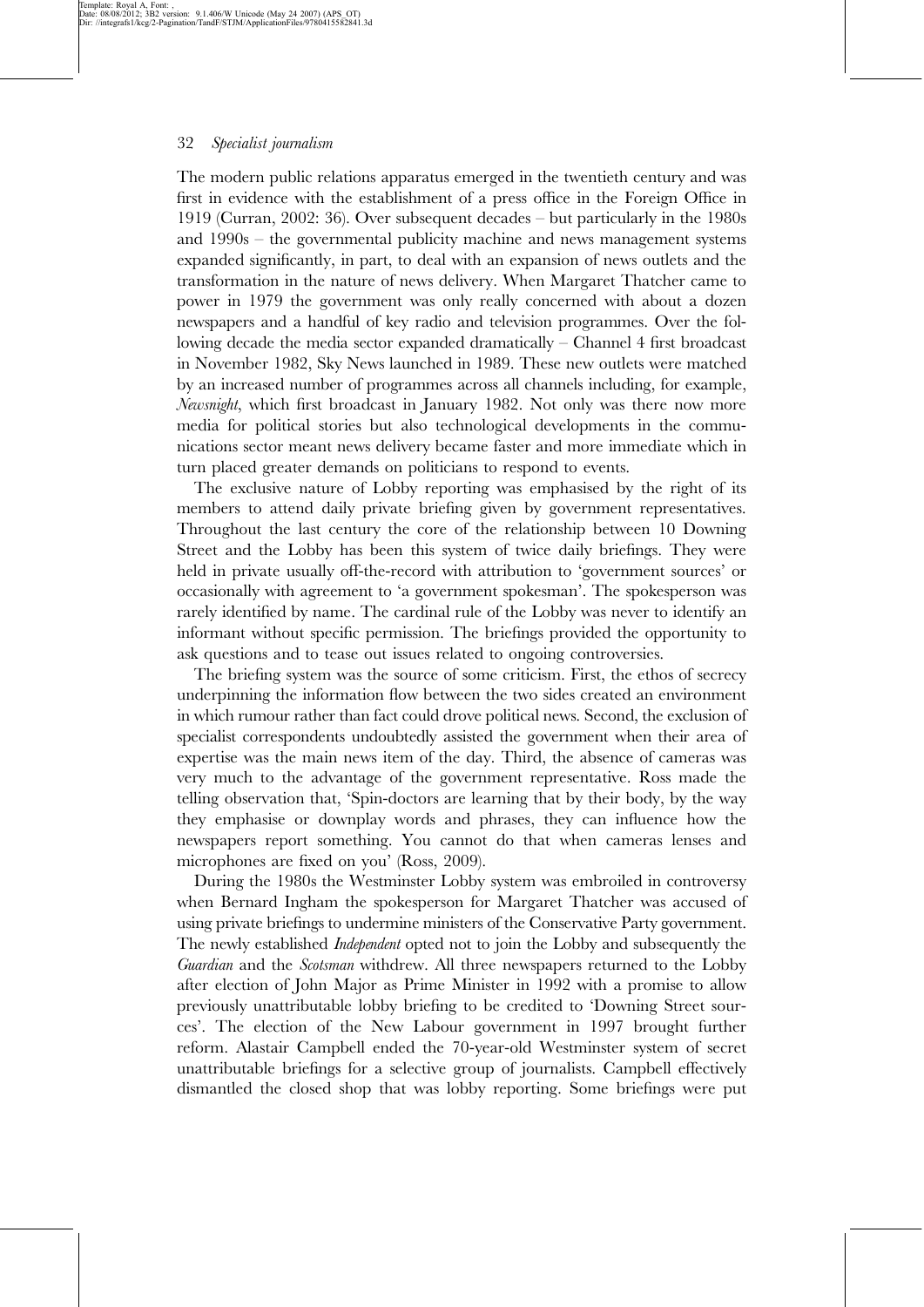'on-the-record' – transcripts with summaries of the daily briefings have been available online since 2000 – while access was granted to specialist and foreign correspondents. Moreover, monthly televised prime ministerial media conferences were held. While Campbell's approach as Blair's spokesperson (discussed below) generated controversy one of the impacts of reforms from this period was to increase transparency and accountability – while lessening the importance of the Lobby itself.

The emergence of the Internet – and the use of social media as a political communication resource – has further facilitated more direct engagement between politicians and their supporters and member of the public. While the mainstream media remains vital for communicating with the wider public the Internet has reduced the dependency of politicians and their officials on Lobby members. The Internet has not just opened up new means for politicians to communicate with the wider public – beyond interactions with the Lobby – but has also created new sources of political news beyond the established newspapers and broadcasters. Several political blogs have established high readerships including those written by Iain Dale (www.iaindale.com) and Guido Fawkes (www.orderorder.com). These online offerings have also become a form of news competition for the Lobby. The revelation that one of Gordon Browne media advisors was planning to use the Internet to published untrue rumours about Labour Party opponents first emerged in the political blogosphere.

## The Prime Minister's Official Spokesman

There has been a long tradition of Prime Minister's employing media strategists. Lloyd George relied upon the services of press advisor to influence his relationship with the newspapers during World War I although the increasing importance of media relations was really only clearly signalled with the recruitment of the first chief press secretary in 1930. George Steward was given the title of 'chief press liaison officer of His Majesty's government'. Today, his successor in 10 Downing Street has the title, 'Prime Minister's Official Spokesman'. The holder of the position has been described as the prime minister's spokesperson and main media advisor as well as the coordinator of government information. (Seymour Ure, 2003: 125) Media management strategies pursued by the Prime Minister's media advisor involve attempting to drive the news agenda, create favourable headlines and a positive narrative while destroying a bad one and fire fighting unfavourable stories (Heffernan, 2006: 587).

Bernard Ingham for Margaret Thatcher and Alistair Campbell for Tony Blair remain two of the most dominant press secretaries to have worked at 10 Downing Street. They each had combative relationship with the parliamentary lobby journalists. Contentious queries to Ingham about the business of government were frequently met with the words, 'bunkum and balderdash' while Campbell favoured 'complete crap, C-R-A-P' or 'G-A-R-A-G-E' (see White, 1994: 95). Following his departure from Downing Street Ingham wrote about his twice-daily encounters with the Lobby journalists: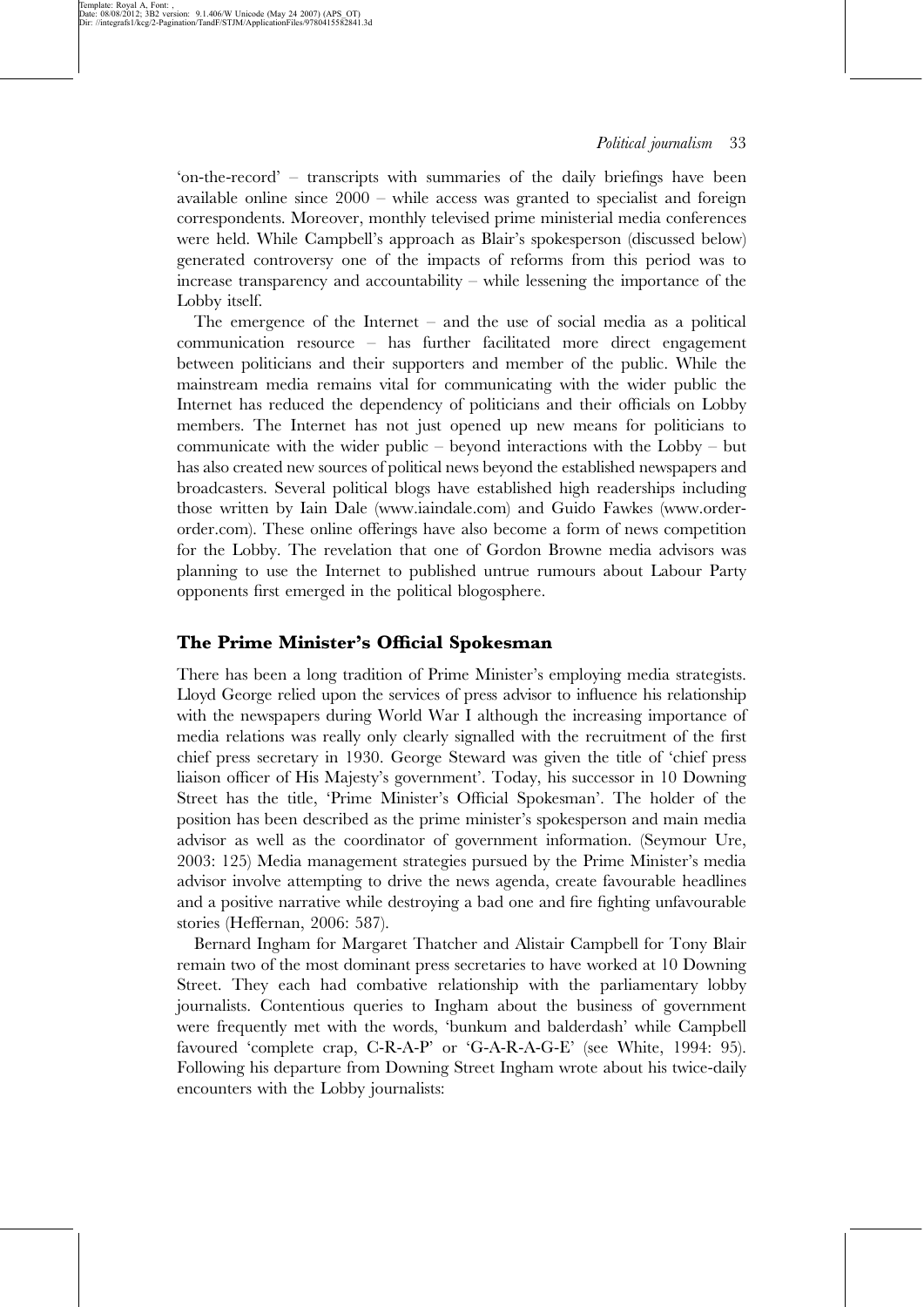Template: Royal A, Font: ,<br>Date: 08/08/2012; 3B2 version: 9.1.406/W Unicode (May 24 2007) (APS\_OT)<br>Dir: //integrafs1/kcg/2-Pagination/TandF/STJM/ApplicationFiles/9780415582841.3d

At 11am members of the Lobby saunter over to No. 10 from their office in the Palace of Westminster for the first briefing of the day in the Chief Press Secretary's Office. My deputy and I sat in extremely comfortable arm chairs on either side of the grand fireplace with a set of tongues on the hearth. My press officers sat with their backs to the windows looking out into Downing Street. The Lobby used the settee and the black plastic chairs stacked against the wall for their convenience. I would tell them what the Prime Minister was doing that day and what Government news events, announcements or publications to expect and then I would place myself at their disposal. They would ask anything they liked and I would answer as I wished. We would each form our own conclusions.

(Ingham, 1994: 557)

Ingham's influence was, in fact, far more substantial than that of a mere provider of information to Lobby correspondents. He was a significant political player in his own right and used his influential position to drive the media agenda of the Thatcher administration. In this regard, the role of spokesman for the Prime Minister – and in effect the senior government spokesman – departed from the traditional civil service neutrality towards politics to being an active participant in the media-political process. Campbell's role was also significantly wider than his job specification. He had an input into policy formation and was one of Blair's closest political advisors. It has been argued that Campbell's 'position at the heart of Whitehall signified the centrality of political communications within the New Labour project' (Heffernan, 2006: 584). The New Labour approach to communications was certainly more proactive than anything witnessed previously. There was far greater central control and coordination with much more emphasis on proactively setting the news agenda coupled with a rapid and robust response unit. From his pivotal position in 10 Downing Street Campbell oversaw this entire communication system and, such was, used his influential reach across all areas of governmental activity. It is little wonder then that one political commentator very early in his term as Blair's spokesperson described him as the 'real deputy prime minister'. (Oborne, 1999: 2)

Campbell was aggressive in his promotion – and protection – of his political master. He had no difficulty displaying contempt for individual journalists. Oborne in an unofficial biography claimed that, 'he dislikes political journalists with an intensity bordering on hatred.' (Oborne, 1999: 7) In the end, however, his zeal for the New Labour cause – and his overwhelming desire to protect Blair – were his undoing. His successors during the remainder of the Labour term in office – under both Blair and Browne – had far less influential and were significantly less controversial. The New Labour communications system came under the spotlight following the Iraq dossier crisis and the Kelly affair. Campbell had, however, been a source of negative comment throughout his period as Blair's media champion with ongoing criticism of an unhealthy attention to style over substance, and also a blurring of the lines between what was the party political interest and what was the business of government. The example of Campbell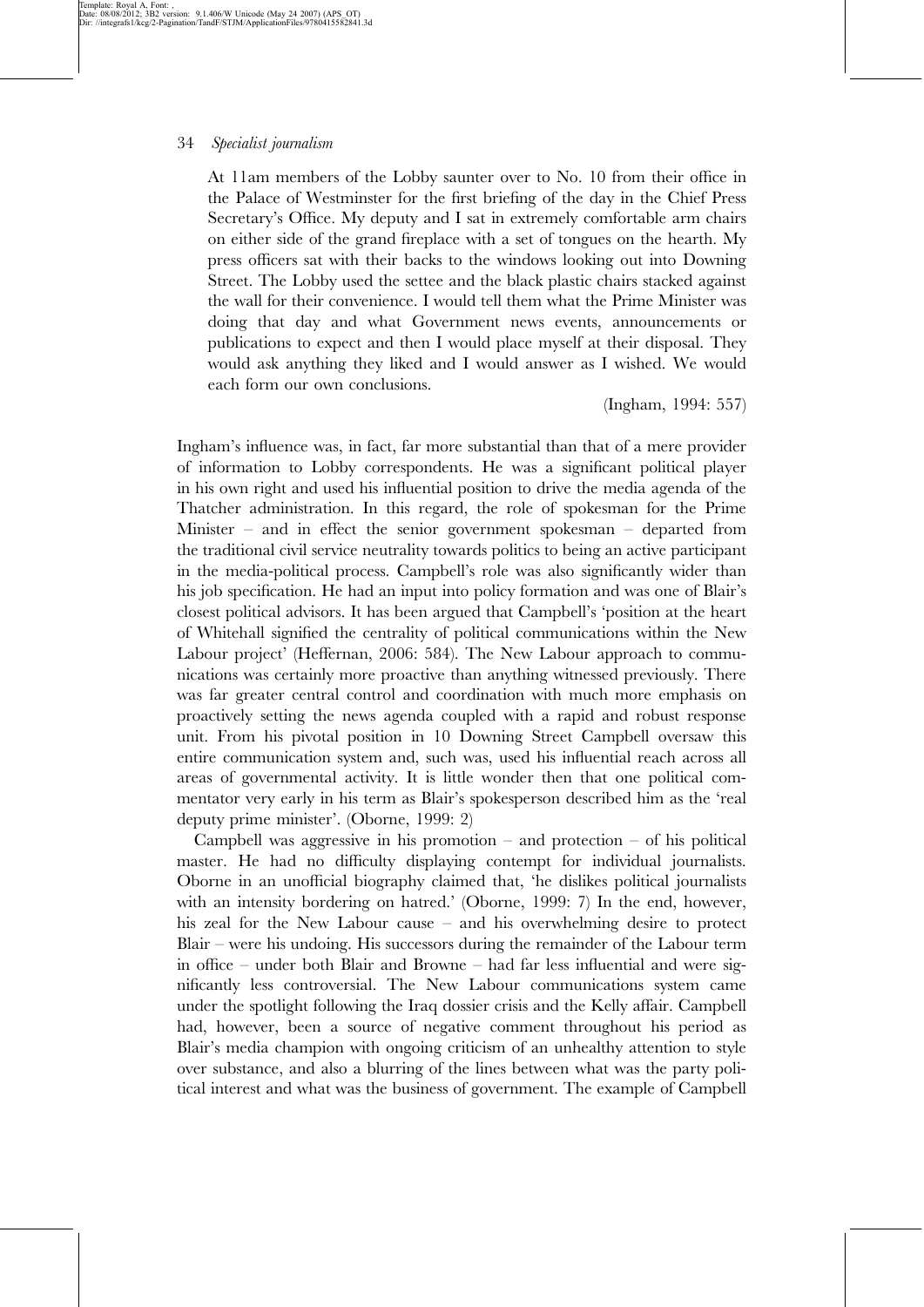in the aftermath of the Iraq dossier controversy – and more recently Andy Coulson in the News of the World hacking scandal – illustrates how the media strategist effectively becomes a political liability when they become the story. While Tony Blair may have felt his media strategist was 'irreplaceable' once he had become the news story it was a case of 'he can't stay on. He's a marked man' (See Mandelson, 2010: 363).

## Relationships

There is a necessary interdependence underpinning the relationship between journalists and politicians. Journalists need stories while politicians need exposure. The politician can provide the journalist with news while the journalist, in turn, can provide the political with access to the public. The key for political journalists is to develop contacts with elected representative and their advisors. Patience is required as cultivating contacts takes time and these contacts are ultimately built on a sense of mutual trust that is not easily acquired. One of the challenges, however is to ensure that these coordinal relations are not confused with friendship. Journalists have to be able to maintain contacts while, when required, providing the public with critical commentary about government decisions. This type of reportage is not always welcomed by politicians seeking positive headlines for their actions. Balancing the interdependency in the relationship is essential as astutely explained by Jane Patterson, the chief political reporter with Radio New Zealand:

That's when your professionalism has to kick in and you have to make it clear to those MPs that you're doing your job as they are doing theirs … you do have to maintain a bit of distance, otherwise you are not going to be effective. (Ross, 2010: 275)

Achieving this distance is not always an easy undertaking. One political journalist – Kevin Maguire – has written about the 'pull' factor at Westminster which turns reporters into 'insiders': 'Westminster works on nudges, winks and a quiet word here and there ... They pull you in and make you part of the club.' (See Barnett and Gaber, 2001: 125) Critics of the Lobby system see this close working environment at Westminster as gradually muting political journalism – and that coupled with the secrecy of non-attribution at briefings – places Lobby reporters in a situation of being 'co-opted as honorary MPs'. (Cockerell et al., 1984: 36) More recently, Bob Franklin from Cardiff University has led the charge about the effectiveness of the Westminster Lobby in holding the government to account amid the dangers of journalists establishing close relations and thereby merely acting as conduits for information. In this view, political and parliamentary journalists have 'metamorphosed from an active and critical observer of political affairs into a passive purveyor of government messages' (Franklin, 1994: 87).

The failure of Lobby journalists to expose the MPs' expenses scandal has been used most recently to illustrate the problems inherent in the media contact system at Westminster. One former chairperson of the Parliamentary Press Gallery said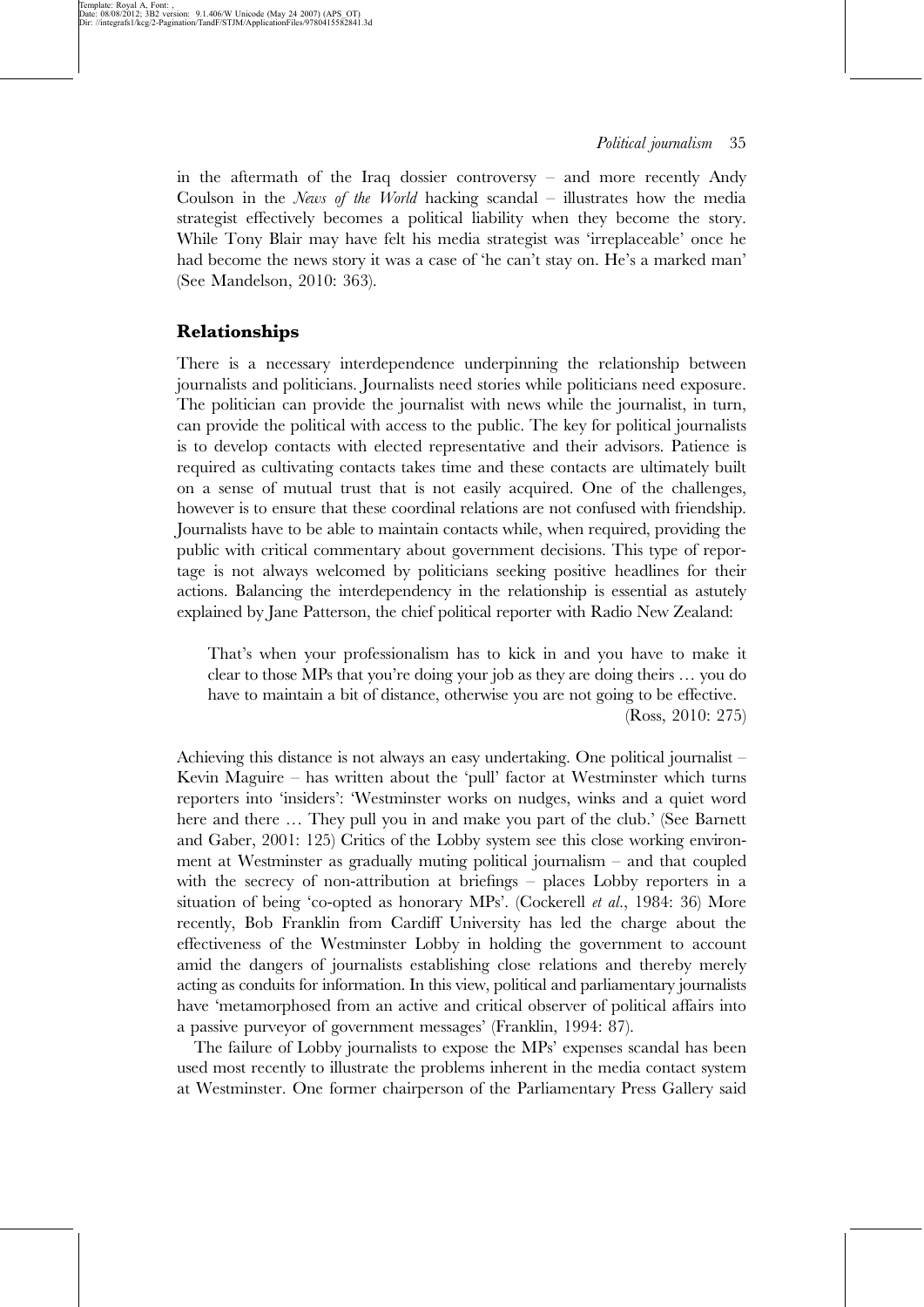the fact that Lobby reporters missed the expenses scandal was 'an indictment of the lobby system itself' (Hencke, 2009). Ivor Gaber went further in arguing that the expenses scandal – and the publications of the expenses revelations in the Daily Telegraph – will 'be seen as the moment when the Westminster lobby, if it didn't actually die, did reach a terminal moment in its continuing slide into irrelevance and decline' (Gaber, 2010). The calls for reform – and a change in how politics is reported – have come from many quarters. 'It's a closed shop. A club. A bizarre Petri dish of rivalry, personal enmity and the occasional fistfight. It need major reform,' said the former New Labour minister for digital engagement Tom Watson during the height of the expenses scandal crisis in the summer of 2009 (Watson, 2009).

The movement of journalists into the political communication arena has undoubtedly complicated this already complex situation. The number of poachers turned gamekeeper – Campbell and Coulson are prime examples – leads to a myriad of overlapping professional and personal relationships between journalists and politicians. The so-called 'spin doctor' is not a recent arrival on the political scene but the sheer number of political PR operators and their professionalism has brought an additional layer of complexity to the nexus between politics and the media in the contemporary era. In this regard, however, former Guardian Political Editor Michael White has offered some words of caution:

In a half-functioning democracy you can, as it were, spin some of the media all of the time, all of the media some of the time, but not all of the media all of the time. And the evidence suggests that voters wisely mistrust both sides.

(White, 1994: 104)

The media's influence may not be as strong as many would like to believe but in framing stories journalists do play a powerful agenda-setting role. Journalists are important participants in the political process in their own right. Their work has an impact upon – and influences – political debate. Critics claim the substance of political information has lessened with an emphasis on framing and interpreting debate over providing facts and explanations. Several studies have pointed increased mistrust and cynicism at the heart of political-media relations not just in the United Kingdom but also in other western democracies (Brants et al., 2010: 36–37). A healthy scepticism towards those in power is an essential component of how political journalists work. But politicians increasingly complain that scepticism has been replaced by cynicism and that the media's portrayal of politics has enhanced public cynicism and has impacted negatively on the democratic process. In this argument, the media has moved from a socially responsible role in its coverage of politics to approaching politics as a sport and as a form of entertainment. Tony Blair famously spoke about the media acting like 'a feral beast, just tearing people and reputations to bits. But no-one dares miss out' (Blair, 2007). The complaints naturally come from both sides. Politicians see a trivialisation of politics. Journalists point to excessive spin.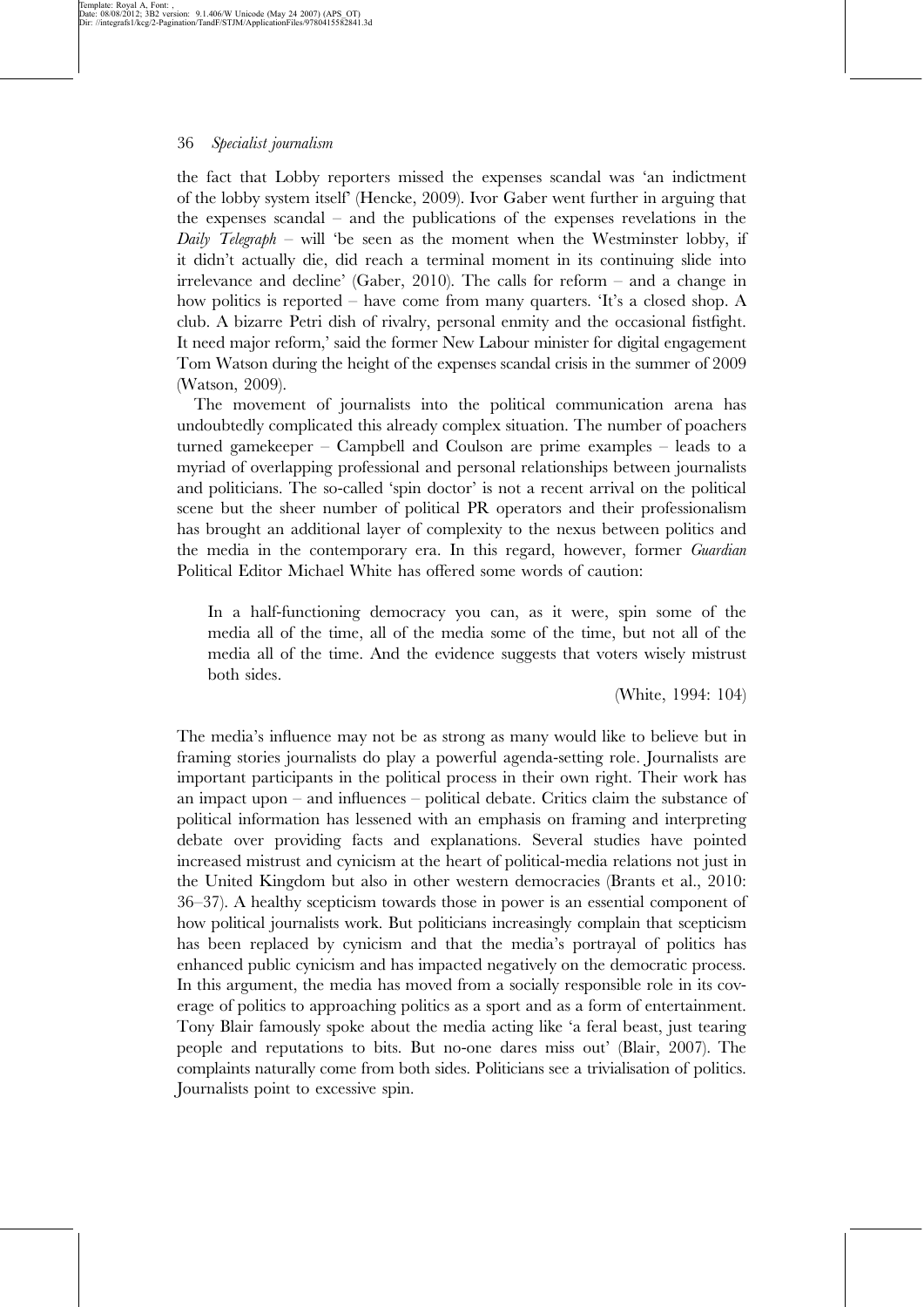## Conclusion

The MPs' expenses scandal in 2009 reverberated beyond calls for reform of the business of politicians at Westminster. The role of political journalists – and the failure of Lobby reporters to expose such wrongdoing – called into question the institutionalised arrangements under which the media operates at Westminster. The danger of being part of a 'insider club' – underpinned by culture of close relations with politicians and their advisors – is not unique to British politics. Similar concerns have been expressed elsewhere (see Rafter, 2009 and Ross, 2010). This nascent debate about the relevance of lobby reporting, however, has coincided with wider changes in the world of journalism which means that the historical exclusivity of the Parliamentary Press Gallery is vanishing. Political journalism is now practised outside the walls of the Houses of Parliament. Political stories emerge online; they are also pursued by specialist journalists working in the newsrooms of their own media outlets. Yet, notwithstanding the reforms instigated under the Campbell regime the Lobby has itself been slow to respond to these external changes. For example, calls to admit television cameras to lobby briefings have been ignored – in part, perhaps, because opening up the briefing system would at once shatter its mystique and sunder the apparent elite position of the holders of Lobby passes. But for the Lobby – as elsewhere in the media world – standing still is no longer an option. The debate about the role of the Lobby – and the reporting of politics in the  $UK -$  is set against a wider debate about the role of the media and its interactions with the political system alongside the fallout from the *News of the World* hacking controversy in 2011.

## References

- Barnett, S. and Gaber, I. 2001. Westminster tales: The twenty-first century crisis in political journalism. London: Continuum.
- Blair, T. 2007. Reuters speech on public life. 12 June 2007. See http://news.bbc.co.uk/2/hi/ uk\_news/politics/6744581.stm (Accessed: 12 December 2010.)
- Brants, Kees, Claes de Vreese, Judith Moller and Philip van Praag. 2010. 'The Real Spiral of Cynicism? Symbiosis and Mistrust between Politicians and Journalists.' International Journal of Press Politics 15(1): 25–40.
- Cockerell, M., Hennessy, P. and Walker, D. 1984. Sources Close to the Prime Minister: Inside the Hidden World of the News Manipulators. London: Macmillan.
- Curran, James. 2002. Media and Power. London: Routledge.
- Davis, A. 2010. 'Politics, Journalism and New Media: Virtual Iron Cages in the New Culture of Capitalism.' In Fenton, N. (ed.) New Media, Old News: Journalism and Democracy in the Digital Age. London: Sage.
- Franklin, B. 1994. Packaging Politics. London: Edward Arnold.
- Gaber, I. 2010. 'The Slow Death of the Westminster Lobby: Collateral Damage from the MPs' Expenses Scandal'. London School of Economics.
- Ingham, B. 1994. 'The Lobby System: Lubricant or Spanner?' Parliamentary Affairs, 47: 549–65.
- Heffernan, Richard. 2006. 'The Prime Minister and the News Media: Political Communication as a Leadership Resource.' Parliamentary Affairs, 59(4): 582–98.